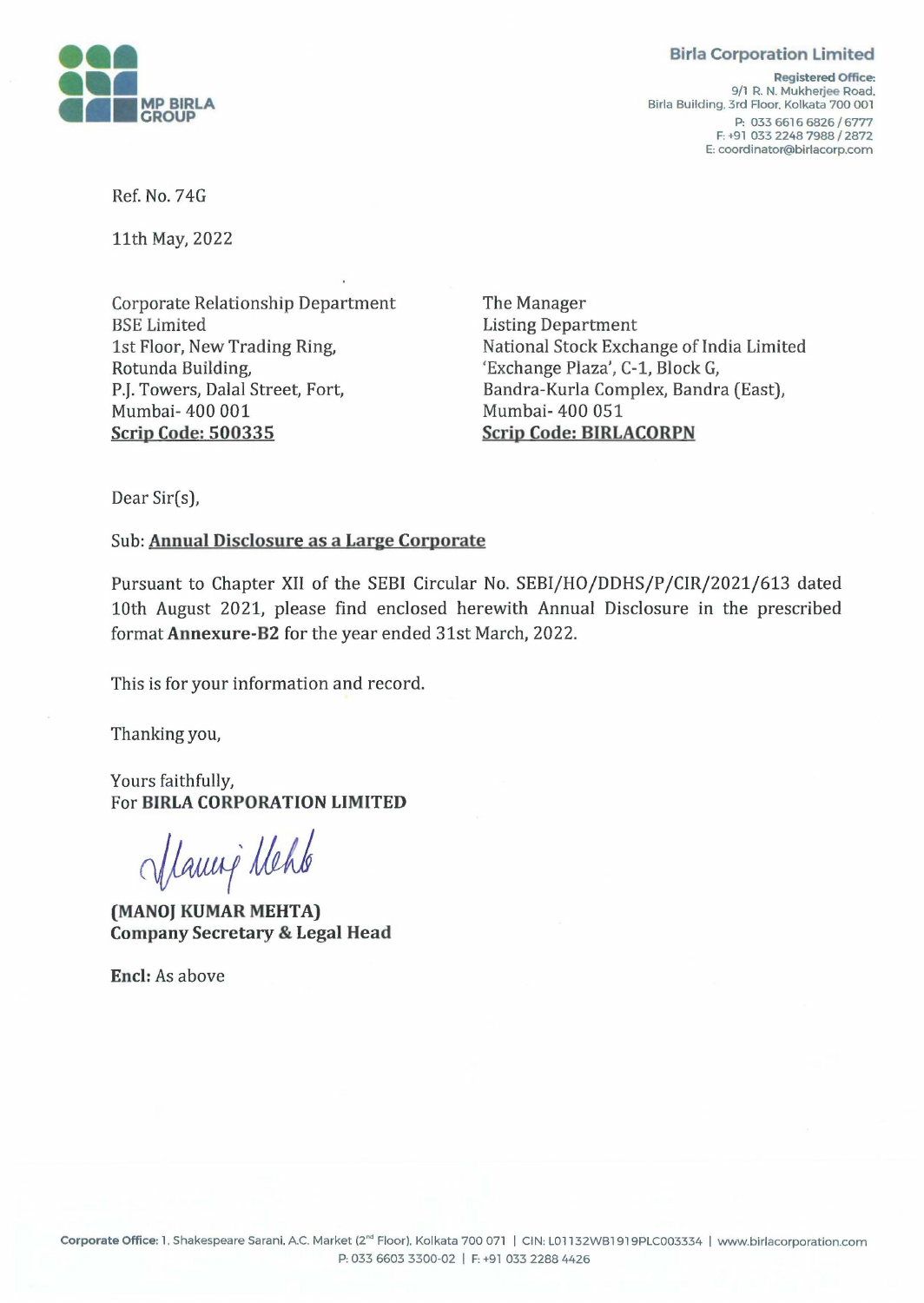

## **Birla Corporation Limited**

**Registered Office:**  9/1 R. N. Mukherjee Road, Birla Building, 3rd Floor, Kolkata 700 001 P: 033 6616 6826 / 6777 F: +91 033 2248 7988 / 2872 E: coordinator@birlacorp.com

**Annexure B2** 

**Format of the Annual Disclosure to be made by an entity identified as a LC** 

- 1. Name of the Company: **Birla Corporation Limited**
- 2. CIN: **L01132WB1919PLC003334**
- 3. Report filed for FY: **(T) 2021-22**

4. Details of the Current block (all figures in  $\bar{\tau}$  crore):

| Sr. No. | <b>Particulars</b>                                                                                                                                                                                                                                                                   | <b>Details</b>                                                                                                                                                      |
|---------|--------------------------------------------------------------------------------------------------------------------------------------------------------------------------------------------------------------------------------------------------------------------------------------|---------------------------------------------------------------------------------------------------------------------------------------------------------------------|
| i.      | 2-year block period (Specify financial years)                                                                                                                                                                                                                                        | (T-FY 2021-22),<br>(T+1-FY 2022-23)                                                                                                                                 |
| ii.     | Incremental borrowing done in FY (T)<br>(a)                                                                                                                                                                                                                                          | 162.01<br>(Includes interest<br>free loan of $\bar{\tau}$ 12.01 crore<br>The<br>Pradeshiya<br>from<br>Industrial<br>$\&$<br>Investment<br>Corporation of U.P. Ltd ) |
| iii.    | Mandatory borrowing to be done through debt<br>securities in FY (T)<br>$(b) = (25% \text{ of } a)$                                                                                                                                                                                   | 40.50                                                                                                                                                               |
| iv.     | done<br>through<br>debt<br>Actual borrowings<br>securities in $FY(T)$<br>(c)                                                                                                                                                                                                         | 150.00                                                                                                                                                              |
| V.      | Shortfall in the borrowing through debt<br>securities, if any, for FY (T-1) carried forward<br>to $FY(T)$ .<br>(d)                                                                                                                                                                   | Nil                                                                                                                                                                 |
| vi.     | Quantum of (d), which has been met from (c)<br>(e)                                                                                                                                                                                                                                   | N.A.                                                                                                                                                                |
| vii.    | Shortfall, if any, in the mandatory borrowing<br>through debt securities for FY (T)<br>{after adjusting for any shortfall in borrowing<br>for FY (T-1) which was carried forward to FY<br>(T)<br>$(f)=(b)-[(c)-(e)]$<br>If the calculated value is zero or negative,<br>write "nil"} | Nil                                                                                                                                                                 |